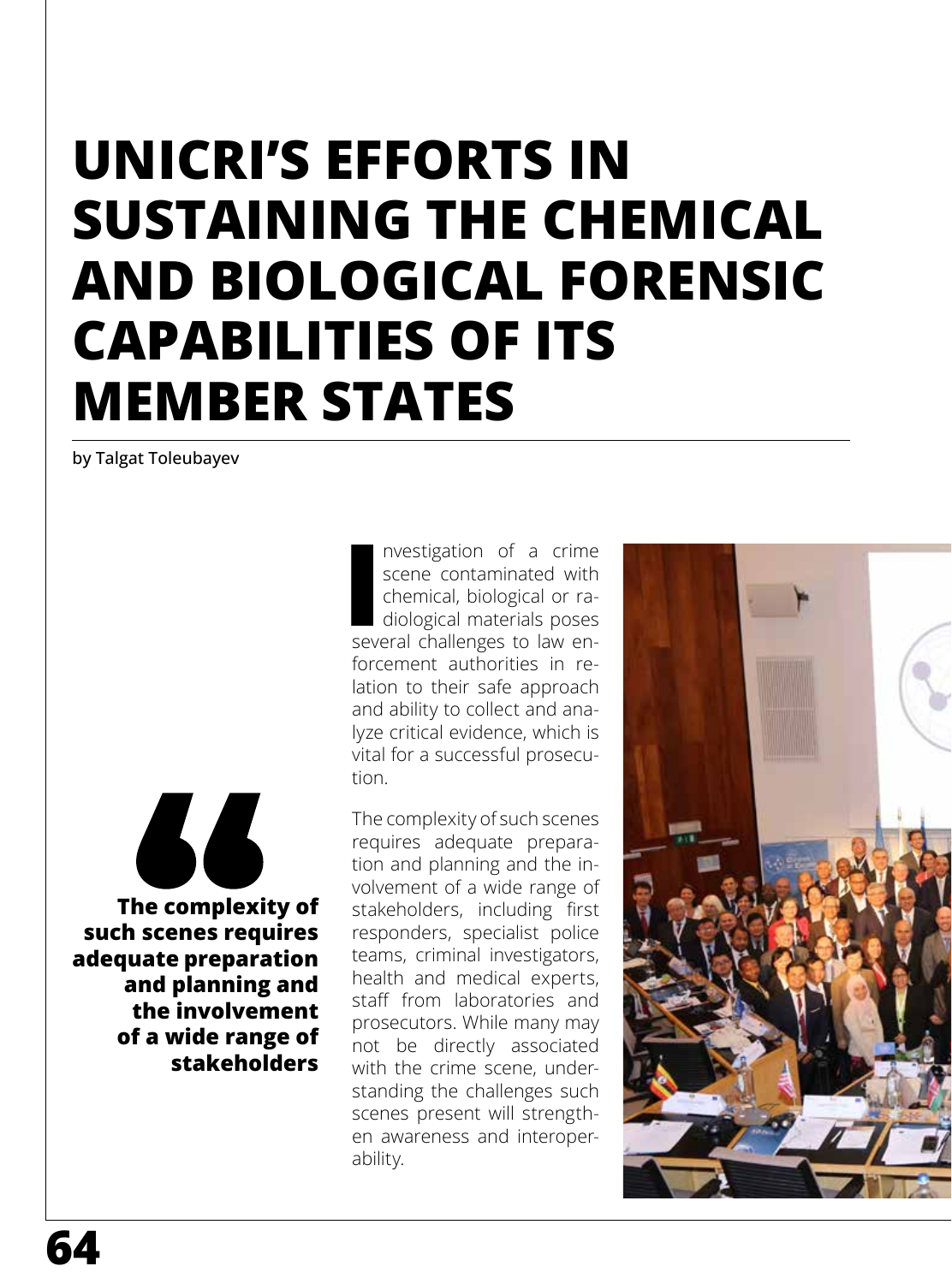

## (88)

## **REGIONAL SECRETARIAT FOR SOUTH EAST & EASTERN EUROPE (SEEE)**

15TH NATIONAL FOCAL POINTS ONLINE ROUND TABLE **MEETING FOR THE SEEE REGION** 

7 July 2021





**3 CBRN NFP 12 June** While some countries have well developed national Standard Operating Procedures (SOP) and guidelines for Chemical, Biological, Radiological, and Nuclear (CBRN) materials, others have limited guidance or experience in developing such tools. In addition, national procedures are explicitly tailored to a country and therefore, the information it provides is not relevant beyond its geographical boundary. To address this gap, international organizations produce and endorse guidelines developed across the CBRN spectrum applicable transnationally. Some of these guidelines and manuals cater to different aspects of CBRN prevention and response.

With the support of

The CBRN community acknowledges the need for cooperation between international organizations in developing specific guidance related to CBRN crime scenes.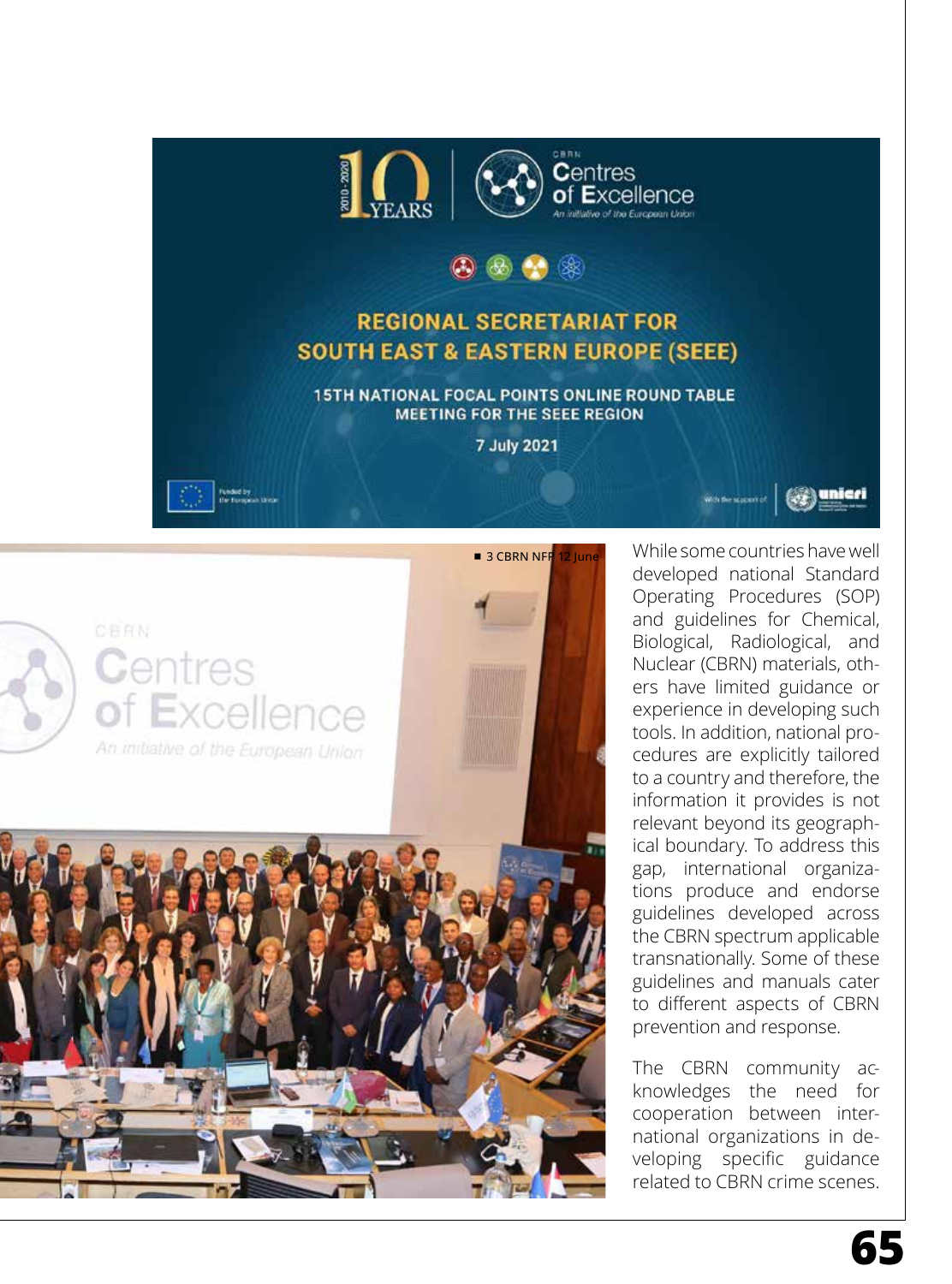

**The CBRN community acknowledges the need for cooperation between international organizations in developing specific guidance related to CBRN crime scenes. The International Atomic Energy Agency (IAEA), was the first to take a step in this direction in 2014** The International Atomic Energy Agency (IAEA), was the first to take a step in this direction in 2014 with the publication of the "Radiological Crime Scene Management Implementing Guide". The Guide was jointly sponsored by IAEA, the United Nations Interregional Crime and Justice Research Institute (UNICRI) and the International Criminal Police Organisation (INTERPOL). The Member States of IAEA widely use its Nuclear Security Series №22G Guidance to comply with their obligations under international legal instruments and conventions. One of the objectives of the IAEA's Implementing Guide is to provide guidance on the investigation of radiologically contaminated crime scenes. Although the IAEA Guide offers a unique support to its end users, its scope is limited to one aspect of CBRN.

To respond to the continued demand for guidance across other aspects of CBRN, UNICRI initiated a new project envisaging the development of the "Chemical and Biological Crime Scene Management Guidebook". The project is funded by the European Commission within the framework of the European Union's CBRN Risk Mitigation Centres of Excellence Initiative (EU CBRN CoE), which celebrated its 10th anniversary in 2020.

The core objective of UNICRI's Guidebook is to provide the target audience and end-users with access to guidance on planning and managing crime scenes contaminated